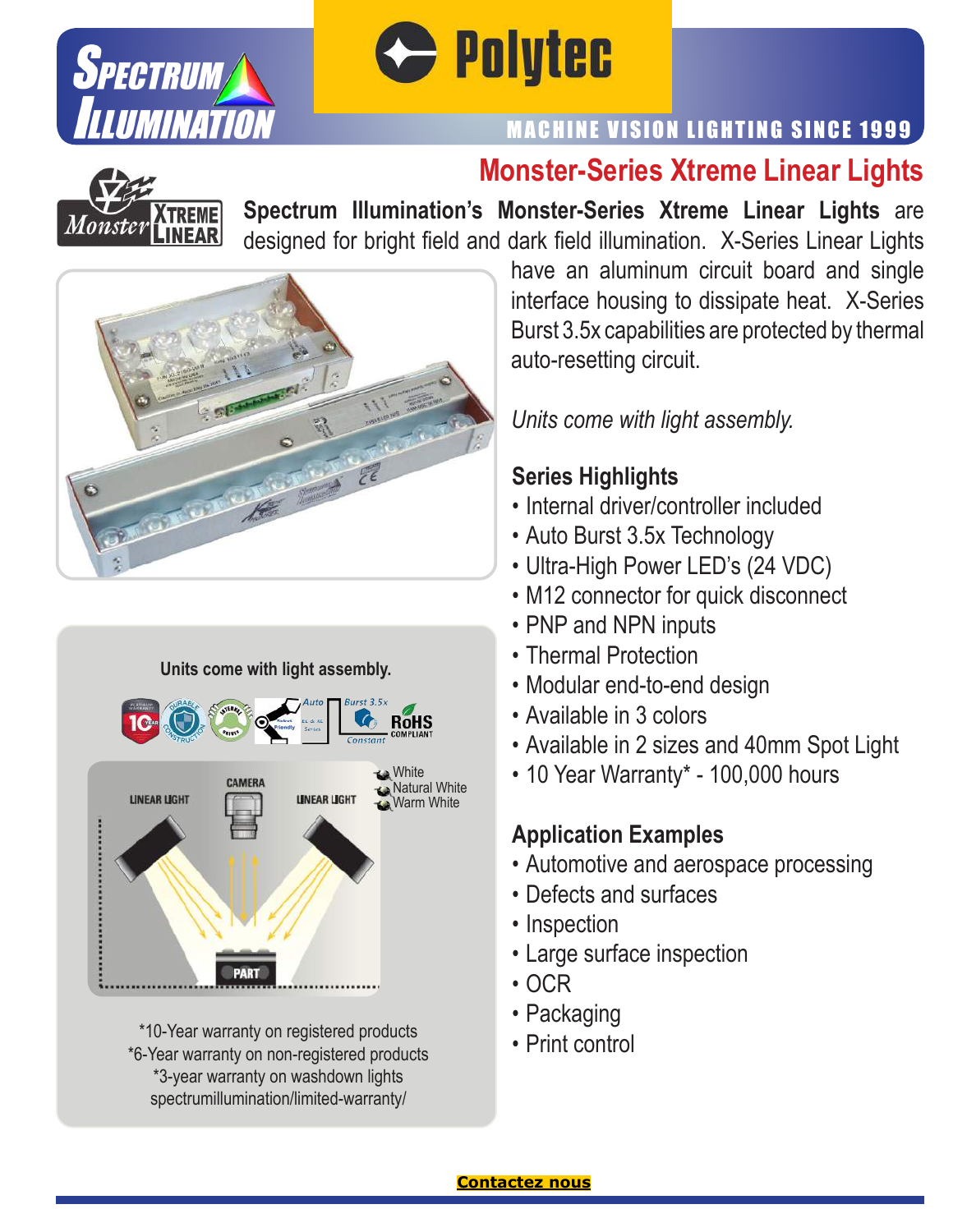



# MACHINE VISION LIGHTING SINCE 1999

# **Monster-Series Linear "Bright Field" Lights**



**Spectrum Illumination's Monster-Series Linear "Bright Field" Lights** are designed to provide high-intensity illumination of large areas, at long



#### **Units come with light, driver(s) / controller(s) and cable.**



\*10-Year warranty on registered products \*6-Year warranty on non-registered products \*3-year warranty on washdown lights spectrumillumination/limited-warranty/

distances.

*Units come with light, driver(s) / controller(s) and cable.*

#### **Series Highlights**

- External driver/controller included
- HS (High Speed) Strobe Technology
- High Power LED's (24 VDC)
- DIN rail mount driver/controller
- M12 connector for quick disconnect
- Available in 8 colors, Ultra-Violet, and Infrared
- Available in 14 sizes
- 10 Year Warranty\* 100,000 hours

#### **Application Examples**

- Food and Beverage
- High speed bottling and canning operations
- Inspection
- Measure translucency
- Pharmaceutical
- Robotic Applications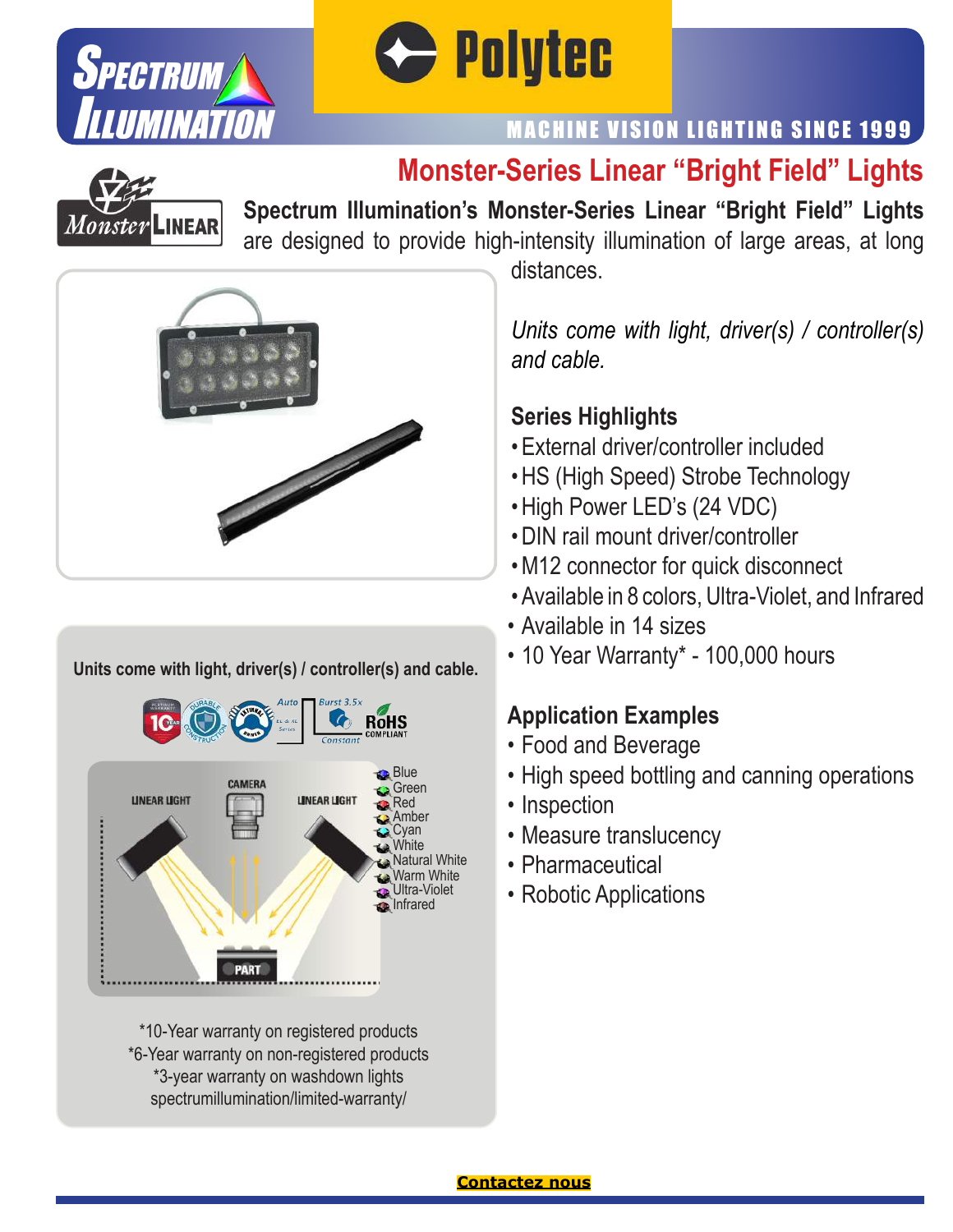



# Case Study - Product Application MACHINE VISION LIGHTING SINCE 1999

Paper Inspection





Solution: MLL 117.25 - WHI Quantity = 4 LED Optics 16 degree frosted, 15 degree light mounting angle, light 22" from target with diffuser.

#### Illumination - Inspection Setup



## Vision & Automation Opportunity:

Customer's paper inspection process needed a solution to identify staples in the paper. All metal staples and foreign objects must be removed before paper is recycled. Production speed must be maintained while identifying and removing rejected materials.





Illuminated paper with staples in 4 corners.

## Vision & Automation Solution:

SI Engineering Lab mocked up the opportunity. SI Engineer applied LED lens Optic types, light mounting angles, camera lenses and product positioning to develop repeatable quality testing solution. Spectrum Illumination's MLL117.25 Linear Light in White (Qty 4), LED Optics - 16 Degree Frosted, 15 degree light mounting angle, light 22" from target. Smart camera identifies staples in paper.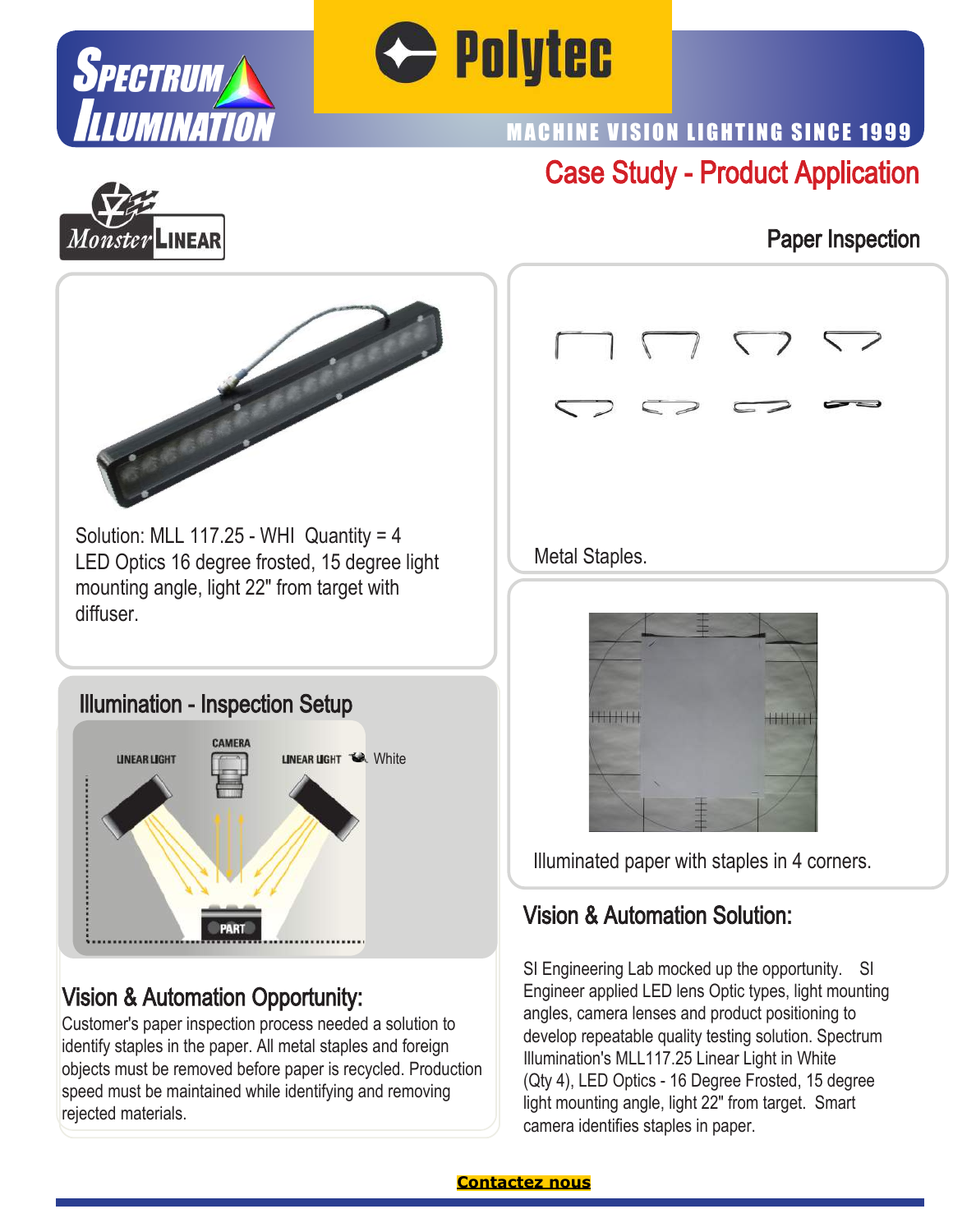



# MACHINE VISION LIGHTING SINCE 1999

# **Standard-Series Linear "Bright Field" Lights**



**Spectrum Illumination's Standard-Series Linear "Bright Field" Lights** are designed to provide high-intensity illumination of large areas, at long





\*10-Year warranty on registered products \*6-Year warranty on non-registered products \*3-year warranty on washdown lights spectrumillumination/limited-warranty/

distances.

*Units come with light and cable.*

#### **Series Highlights**

- No driver/controller required
- HS (High Speed) Strobe Technology
- 24 VDC
- M12 connector for quick disconnect
- Available in Red and Infrared
- Available in 6 sizes
- 10 Year Warranty\* 100,000 hours

# **Application Examples**

- Food and Beverage
- High speed bottling and canning operations
- Inspection
- Measure translucency
- Pharmaceutical
- Robotic Applications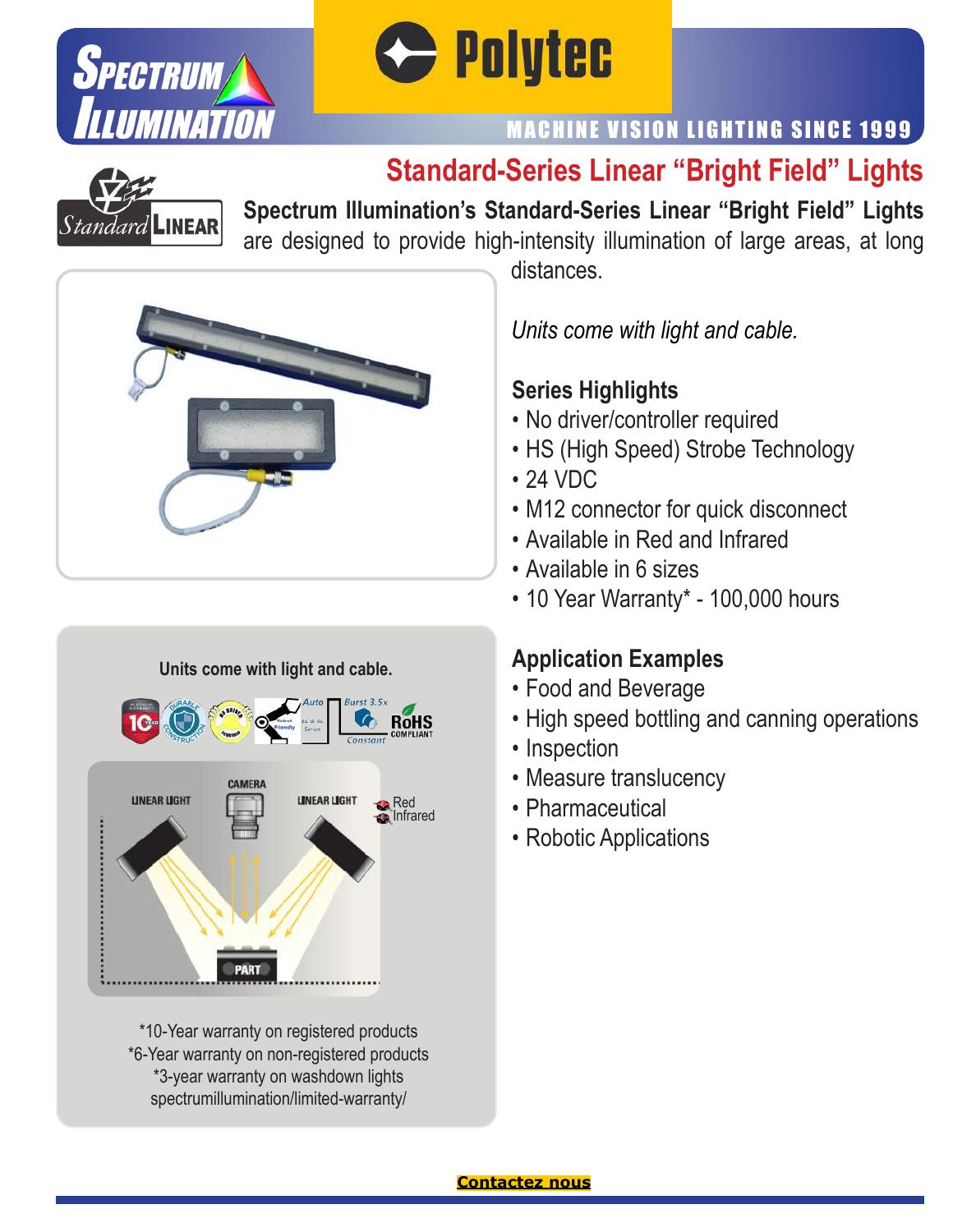



# **E-Series Linear Lights** MACHINE VISION LIGHTING SINCE 1999



**Spectrum Illumination's E-Series Linear Lights** are used for both bright field and dark field illumination. E-Series Linear Lights have an aluminum





\*10-Year warranty on registered products \*6-Year warranty on non-registered products \*3-year warranty on washdown lights spectrumillumination/limited-warranty/

circuit board and single interface housing to dissipate heat. E-Series Burst 3.5x capabilities are protected by an auto-resetting circuit.

*Units come with light and cable.*

### **Series Highlights**

- Internal driver/controller included
- Auto Burst 3.5x Technology
- Thermal Protection to reduce downtime
- High Power LED's (24 VDC)
- M12 connector for quick disconnect
- Available in 4 colors, Ultra-Violet, and Infrared
- Available in 3 sizes and 40mm Spot Light
- 10 Year Warranty\* 50,000 hours

## **Application Examples**

- Automotive and aerospace processing
- Defects on surfaces
- Inspection
- Large surface inspection
- OCR Optical Character Reading
- Packaging
- Print control